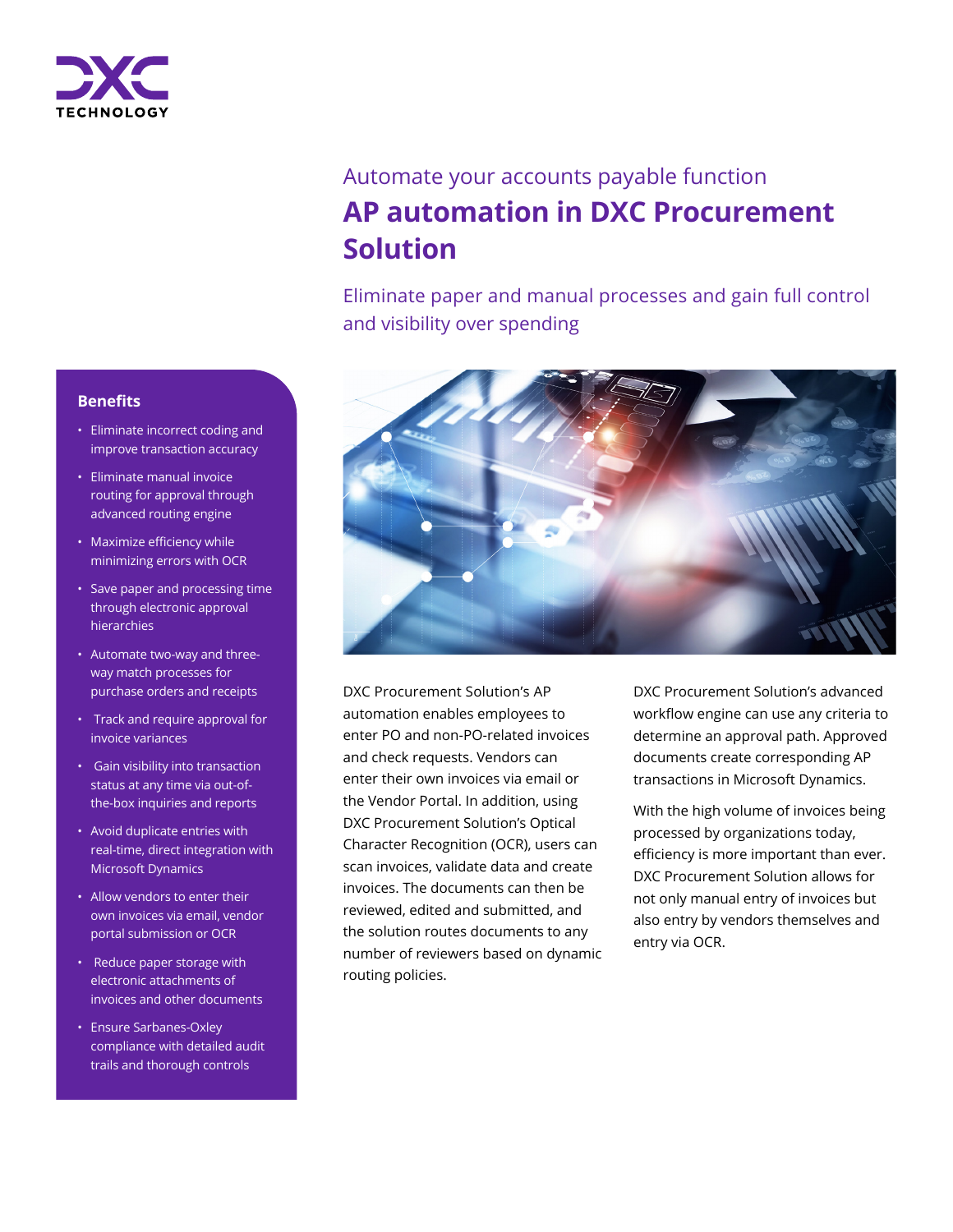

**Figure 1.** Sample invoice

# **ADVANCED OFFICE SYSTEMS**

October 1, 2015

#### **INVOICE #1234**

| <b>Bill To</b>                        |                                     | Ship To                |                                 |  |  |  |
|---------------------------------------|-------------------------------------|------------------------|---------------------------------|--|--|--|
| Customer                              | Fabrikam                            | Recipient              | Fabrikam                        |  |  |  |
| Customer ID#                          | FAB2039                             | <b>Address</b>         | 200 Anderson Way                |  |  |  |
| <b>Address</b>                        | 200 Anderson Way<br>Fargo, ND 89076 | Phone                  | Fargo, ND 89076<br>800-555-5555 |  |  |  |
| Phone                                 | 800-555-5555                        |                        |                                 |  |  |  |
| <b>Payment Due</b>                    | November 2, 2015                    | <b>Delivery Date</b>   | October 1, 2015                 |  |  |  |
| Salesperson                           | Alan Johnson                        | <b>Shipping Method</b> | <b>UPS</b>                      |  |  |  |
| <b>Net 30</b><br><b>Payment Terms</b> |                                     | <b>Shipping Terms</b>  | <b>FOB</b>                      |  |  |  |

| <b>Line Total</b> | <b>Discount</b>   | <b>Unit Price</b> | <b>Description</b>        | Item# | Qty. |
|-------------------|-------------------|-------------------|---------------------------|-------|------|
| 135.00            |                   | 45.00             | Laptop Case - Dell Laptop | 287   | 3    |
| 380.00            |                   | 38.00             | Copy Paper High Quality   | Pa347 | 10   |
|                   |                   |                   |                           |       |      |
|                   |                   |                   |                           |       |      |
|                   | Total<br>Discount |                   |                           |       |      |
| 515.00            | Subtotal          |                   |                           |       |      |
|                   | Sales Tax         |                   |                           |       |      |
| 515.00            | <b>Total</b>      |                   |                           |       |      |

| <b>Documents</b>                                                                    |                 |                      |                   | $-7$                 | Image          |                                     |                                                                            |                                                            |                                                                 |            | $- + x$              |
|-------------------------------------------------------------------------------------|-----------------|----------------------|-------------------|----------------------|----------------|-------------------------------------|----------------------------------------------------------------------------|------------------------------------------------------------|-----------------------------------------------------------------|------------|----------------------|
| $\mathbb{P}$<br>Batch                                                               | <b>Ta To To</b> |                      |                   |                      | 00001          |                                     |                                                                            |                                                            |                                                                 |            | п<br>$\overline{11}$ |
| ſЪ.<br>00001                                                                        |                 | IO <br>lito I        |                   | 6 P 0 10 1           |                | October 1, 2015                     | <b>ADVANCED OFFICE SYSTEMS</b>                                             |                                                            |                                                                 |            |                      |
|                                                                                     |                 |                      |                   |                      |                | <b>INVOICE #1234</b>                |                                                                            |                                                            |                                                                 |            |                      |
| Blocks                                                                              |                 |                      |                   | E<br>×<br>≂          | <b>Bill To</b> |                                     |                                                                            | Ship To                                                    |                                                                 |            |                      |
| Profile: Invoices<br>$\mathbf{v}$<br><b>BOATCHTAN SEASON</b><br><b>NTERREDUCERS</b> |                 |                      | 8804304           | 圖<br>Po.<br>늛<br>۰   | Phone          | Customer<br>Customer ID#<br>Address | Fabrikam<br>FA02039<br>200 Anderson Way<br>Fargo, ND 89076<br>800-555-5555 | Recipient<br>Address<br>Phone                              | Fabrikam<br>200 Anderson Way<br>Fargo, NO 89076<br>800-555-5555 |            |                      |
| 287<br>Laptop Case-                                                                 | 3               | \$45.00              | \$135.00          |                      |                | Payment Due<br>Salesperson          | November 2, 2015<br>Alan Johnson<br>Payment Terms Net 30                   | Delivery Date<br>Shipping Method UPS<br>Shipping Terms FOB | October 1, 2015                                                 |            |                      |
| Copy Paper High<br>Pa347                                                            | 10              | \$38.00              | \$380.00          | -<br>圕               | Oly.           |                                     | <b>ItemS</b> Description                                                   | <b>Unit Price</b>                                          | Discount                                                        | Line Total |                      |
|                                                                                     |                 |                      |                   | $\,$                 | $\lambda$      |                                     | 287 Lecton Case - Dell Lecton                                              | 45.00                                                      |                                                                 | 135.00     |                      |
| Rules                                                                               |                 |                      |                   | $-7$                 | 55             |                                     | Pa347 Copy Paper High Quality                                              | 38.00                                                      |                                                                 | 380.00     |                      |
| Errors: 0 Warnings: 0                                                               | FE <sub>1</sub> | $\sim$ $\sim$ $\sim$ | <b>All Blocks</b> | <b>Current Block</b> |                |                                     |                                                                            |                                                            |                                                                 |            |                      |
| Error M<br><b>Status</b>                                                            | Information     | Accept               | <b>Rule Typ</b>   | <b>Rule Na</b>       |                |                                     |                                                                            |                                                            |                                                                 |            |                      |
|                                                                                     |                 |                      |                   |                      |                |                                     |                                                                            |                                                            | Total<br>Discount                                               |            |                      |
|                                                                                     |                 |                      |                   |                      |                |                                     |                                                                            |                                                            | Eubhotal                                                        | 515.00     |                      |
|                                                                                     |                 |                      |                   |                      |                |                                     |                                                                            |                                                            | Sales Tax                                                       |            |                      |
|                                                                                     |                 |                      |                   |                      |                |                                     |                                                                            |                                                            | Total                                                           | 515.00     |                      |

The invoice is presented on the right of the screen and the "Smart Capture" capability is demonstrated on the left after extracting the pertinent required data from the invoice. Validation of the characters and the rules is performed at this stage.

Invoices may be entered manually, through the vendor portal or OCR through scanning, email, EDI, fax, etc. Validation of fields against the ERP system tables are provided at this stage.

**Figure 2.** After invoice is imported into DXC Procurement Solution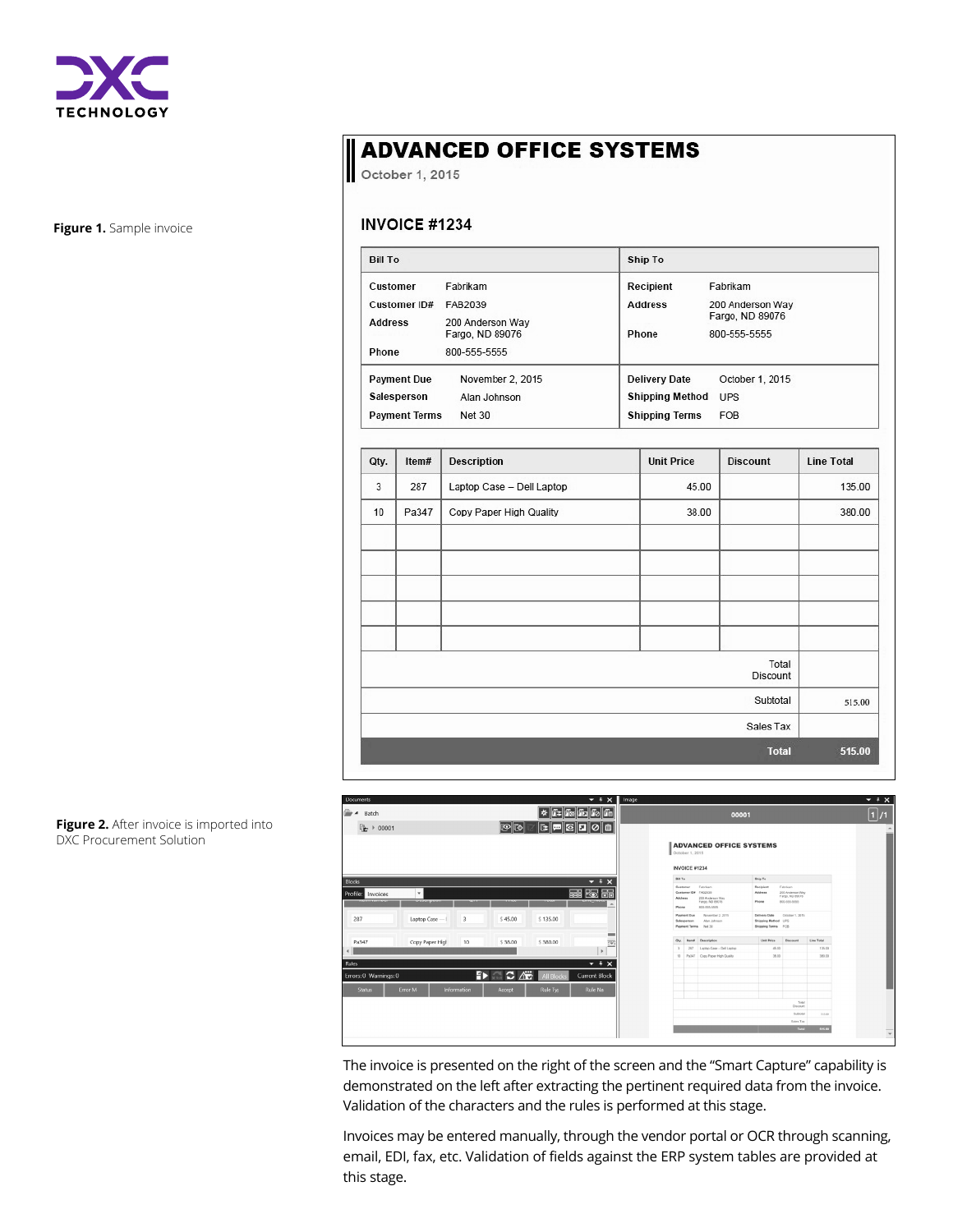

**Figure 3.** Invoice entry screen

**Figure 4.** Approval screen on mobile device

| Vendor Invoice Entry                                             |                                                         |                                                          | <b>日5日クロ+の申</b>                                              |
|------------------------------------------------------------------|---------------------------------------------------------|----------------------------------------------------------|--------------------------------------------------------------|
| Document Nov<br>12734                                            | 000                                                     |                                                          | $\circledcirc$                                               |
| Status<br>Not Submitted                                          | Voudher Mar<br>Description<br><b>Dockmoort Document</b> | Vendar<br>ADVANCED0001<br><b>Advanced Office Systems</b> | <b>DERMINI</b><br><b>Rex Baker</b>                           |
| Total Amount<br>515.00                                           | <b>Rate Value</b><br>Cate<br>10/1/2015<br>515.00        | <b>Invoice have</b><br>1234                              | Company<br>TWO<br>Fabrikam, Inc.                             |
|                                                                  | Currency ID<br>$z$ -uss                                 | Project                                                  | <b>Reuting Policy</b><br>CORP<br>Corporate Approval Workflow |
|                                                                  | <b>Remit Address</b><br><b>PRIMARY</b>                  | Cost Category                                            |                                                              |
|                                                                  | Cepartment<br><b>ADMN</b><br><b>Finance &amp; Admin</b> |                                                          |                                                              |
|                                                                  |                                                         |                                                          | Change Doc Type<br>Vendor Invoices                           |
| Note:<br>C General Notes / C Voucher Notes                       |                                                         |                                                          |                                                              |
| Attachments &<br>O 00001.bd   Advanced Office Systems - Copy.png |                                                         |                                                          |                                                              |
| Summary                                                          | Details                                                 | Routing                                                  | 250012                                                       |
| $2$ (tem(s)<br>Mr.<br>Status                                     | $Q$ , April<br>Description                              | Price                                                    | <b>Rem Total</b><br>Quantity                                 |
| n<br>NS.<br>×<br>$\mathbf{I}$                                    | Laptop Case - Dell Laptop                               | (4) 000-2430-00<br>46.000                                | 135.00<br>$\mathbf{a}$                                       |
| $\blacksquare$<br>NS<br>$\mathbb{R}$                             | Copy Paper High Quality                                 | 42000-2430-00<br>38,000                                  | $\circ$<br>12 <sup>°</sup><br>380.00                         |

| Document Details                  |                |                                    |                          |  |                         |            |                     |              |  |  |
|-----------------------------------|----------------|------------------------------------|--------------------------|--|-------------------------|------------|---------------------|--------------|--|--|
| Nbr<br>12734                      |                |                                    | User<br><b>Rex Baker</b> |  |                         |            |                     |              |  |  |
| Amount<br>515.00                  |                |                                    | Status<br>Routing        |  |                         |            |                     |              |  |  |
| Description<br>DocImport Document |                |                                    |                          |  |                         |            |                     |              |  |  |
| 00001.txt                         |                | Advanced Office Systems - Copy.png |                          |  |                         |            |                     |              |  |  |
| Approve                           | Line           | Description                        |                          |  | Amount Project Category | Curr.      | Tran<br><b>Date</b> | <b>Notes</b> |  |  |
| ✔                                 | 1              | Laptop Case<br>- Dell<br>Laptop    | 135.00                   |  |                         | Z-<br>US\$ | 11/19/18            |              |  |  |
| ✔                                 | $\overline{2}$ | Copy Paper<br>High Quality         | 380.00                   |  |                         | Z-<br>US\$ | 11/19/18            |              |  |  |
| Approval Options                  |                |                                    |                          |  |                         |            |                     |              |  |  |
| Review                            |                |                                    |                          |  |                         |            |                     |              |  |  |
| Add Comment                       |                |                                    |                          |  |                         |            |                     |              |  |  |
|                                   |                |                                    |                          |  |                         |            |                     |              |  |  |
|                                   |                |                                    | <b>Review Completed</b>  |  |                         |            |                     |              |  |  |

DXC Procurement Mobile allows individuals to view the status of their transactions and approve or reject transactions from web-enabled mobile devi ces. Reviewers also can approve/reject via email reply, ensuring users have a responsive system no matter where they are.